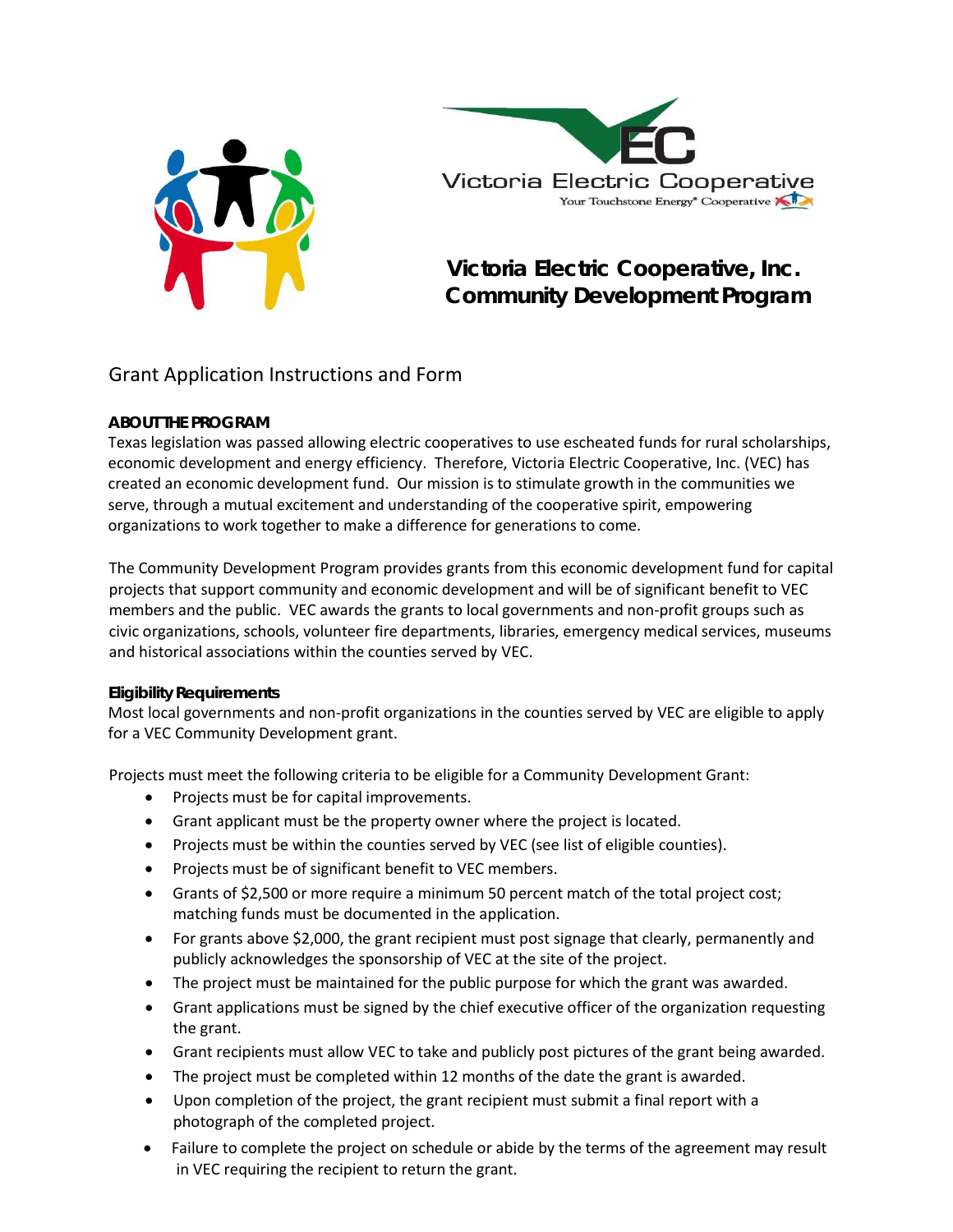The types of projects that are **not** eligible include: completed projects; religious or church‐sponsored facilities that can only be used by church members; social service projects; land acquisition projects; program operating costs; debt‐reduction campaigns; seminars and conference fees; computer equipment or software; most functions carried out by a taxing entity; appliances; office equipment; and batteries for equipment.

Those ineligible to receive grants include: for‐profit entities, individuals, professional associations and non‐profit organizations limited to group membership.

### **COUNTIES IN WHICH VEC COMMUNITY DEVELOPMENT GRANTS MAY BE AWARDED**

| Calhoun | Dewitt  | Goliad   |
|---------|---------|----------|
| Jackson | Refugio | Victoria |

#### **MAXIMUM GRANT AMOUNTS AND PROGRAM GOALS**

Two-thirds of the grant money is available for grants of \$2,000 or less, while one-third of the grant money is available for grants up to \$5,000. Emphasis is placed on projects that align with our program goals:

- Encourage economic diversity;
- Contribute to the health and development of a community to improve the attractiveness of the community to public and private enterprises; or
- Improve the quality and/or quantity of services essential for the development of viable communities and economic growth, including services related to education, community planning, recreation, health care, public safety, employment, training or transportation.

#### **APPLICATION INSTRUCTIONS**

The following documents are required for a complete application. Please do not send information that was not requested and do not send binders. Submit three packets of paperwork (one original and two copies). Please clip each packet of requested information together. Do not staple.

- Copy of organization's State of Texas or IRS determination letter, if applicable
- Application form (attach additional pages if necessary)
- Most recent IRS Form 990, if applicable
- Financial statement
- Program narrative
- Budget summary (include vendor quotes or estimates and a copy of balance sheet or current bank statement)
- Project timeline, including the estimated completion date of all phases of the project
- Pictures of the project, if applicable
- List of elected body or board of directors for the requesting organization, including names, current email addresses and phone numbers (please notify us if there are changes on your board after you submit your application)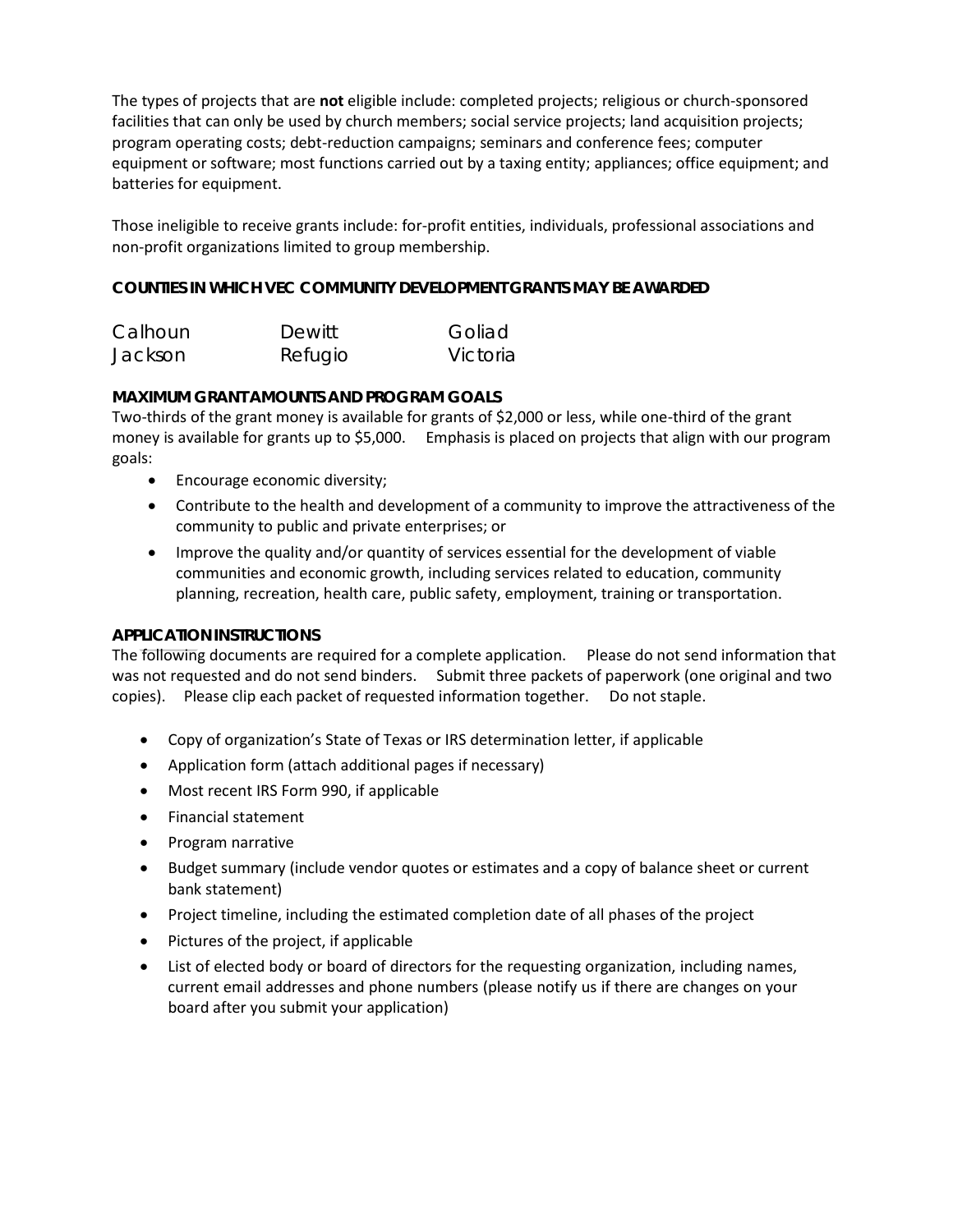### **NOTE: All potential applicants are encouraged to contact us for more information regarding eligibility requirements before submitting an application as some of the requirements may have changed.**

#### **GRANT APPLICATION PROCESS**

VEC determines annually if funding is available for Community Development grants. In years which funds are available, grants will be awarded once a year.

Applications received by the deadline are reviewed by VEC staff. Grants are awarded by an Awards Committee comprised of ten (10) members, one from each of the cooperative's districts who are selected by the board of directors. All decisions made by the committee are final and cannot be appealed. Grants awarded may be lower than the amount requested, depending on the number and types of projects being funded.

Grant recipients are notified by VEC staff. A grant check will be distributed following the execution of a letter of agreement with the recipient. The number of grant applications received will likely exceed available funding. Eligible applicants who do not receive a grant due to funding limits may reapply during future grant cycles. Decisions regarding awarded grants are within the sole discretion of the Community Development Review Committee and may not be appealed. Communicating with members of the Community Development Review Committee about a pending grant application is not allowed. An entity receiving a grant must wait a full 24 months following the official close out of the previous grant before it is eligible to submit for another project.

## **Where to submit applications and questions**

*Submit completed applications in person or by mail to:*

Victoria Electric Cooperative, Inc. Attn: P.O. Box 2178 Victoria, Texas 77902

Phone: 361‐573‐2428 Email:

**DO NOT FAX OR EMAIL APPLICATIONS**

## **When to submit applications: April 1**

Applications must be received – not postmarked – by 5 p.m. on the day of the deadline. If the deadline falls on a weekend or holiday, it will be extended to the next regular business day. Application reviews take approximately 10 weeks to complete from the deadline until funding. Be sure to take this into account when planning your project. Late applications, incomplete applications or improperly completed applications will be ruled ineligible. Staff can review draft applications and provide feedback if submitted at least three weeks in advance of the deadline. Grant decisions will be announced in June.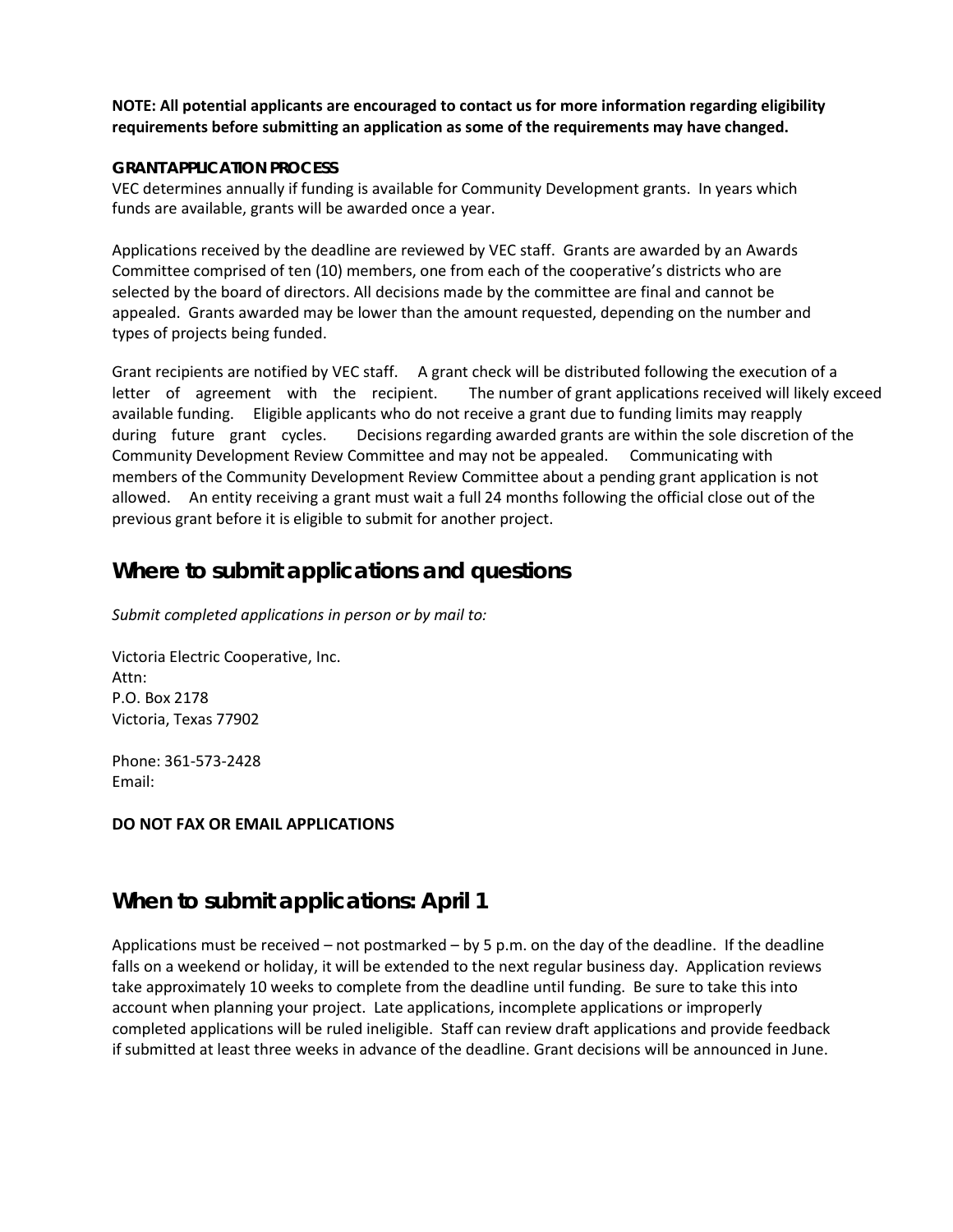## **SECTION TWO**

The project narrative is an important section of the application. Each section must be clear and concise.

- Answer all section in the order listed.
- Number all pages of the project narrative.
- A. The project narrative must include the following:
	- An overview of the project.
	- How the VEC Community Development grant will be used.
	- How the project will positively impact or benefit the region, county or community.
	- The project's economic impact, such as increased tourism, or permanent jobs created or retained.
	- Who will maintain the overall project, both during and after completion.
	- Documentation of approved funding from other sources.
	- Whether or not the requested funds will enable the completion of the overall project or whether additional funding is needed.
	- In-kind contributions to the project and dollar value (contributions of \$1,000 or more require documentation).
- B. Provide a detailed budget summary with itemized costs and funding sources (see example), including:
	- Breakdown of project costs (include vendor quotes or estimates).
	- Amount of VEC Community Development grant requested.
	- Applicant's contribution or matching funds.\*
	- Federal, state or municipal funding.\*
	- Local funding.\*
	- In-kind contributions.\*
	- Other funding.\*

\*Indicate whether funds are projected, requested, already committed or raised. Include documentation.

Attach Sections One and Two with other requested documentation. Do not send information that was not requested and do not use binders. Submit three packets or paperwork (one original and two copies). Please clip each packet of requested documentation together. Do not staple.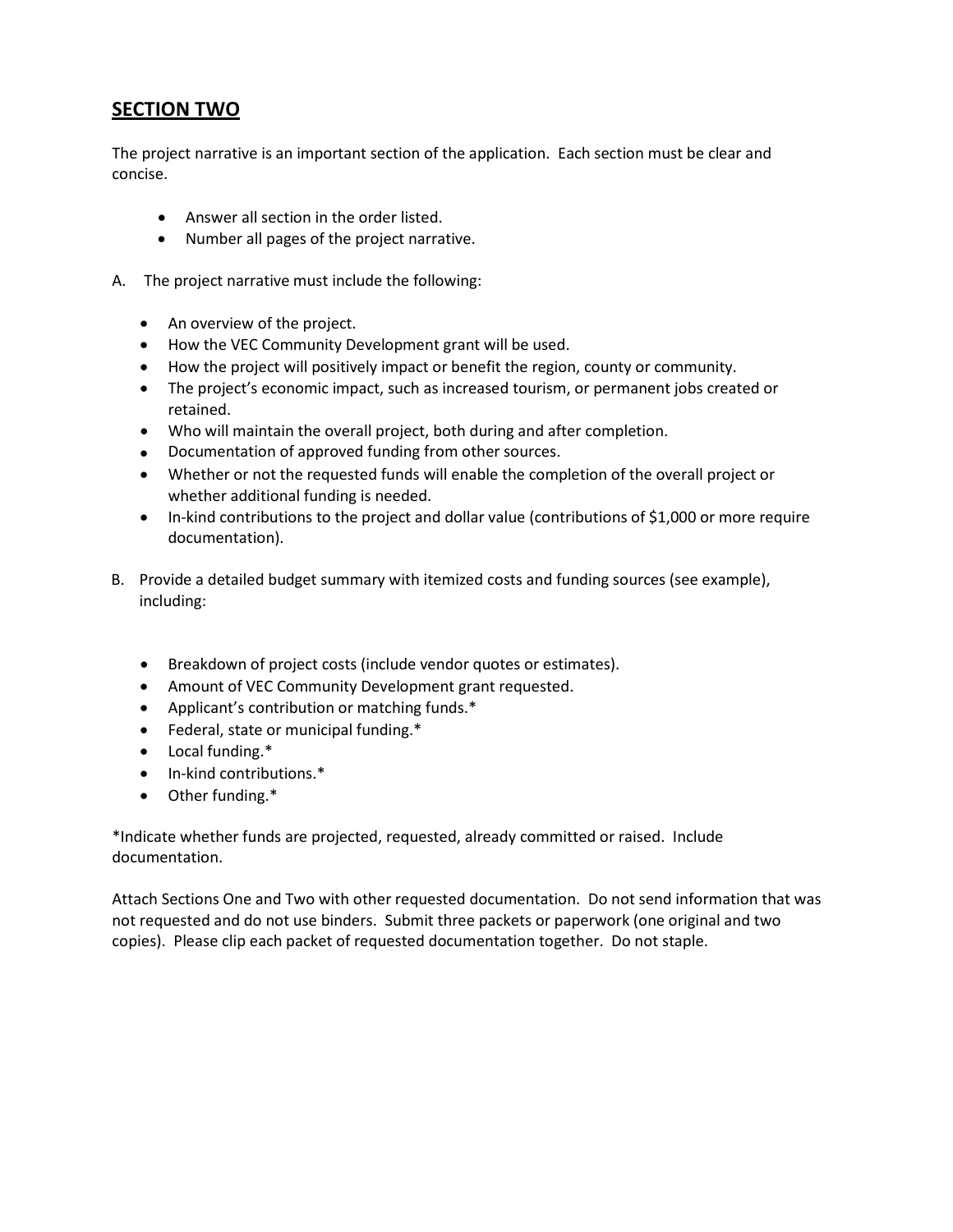## **SAMPLE BUDGET SUMMARY**

#### **Budget Summary of Project Costs**

### **Organization Name Project Title**

| <b>Expenses</b>               | <b>VEC Funds</b> | <b>Organization Name</b> | <b>Total</b> |  |
|-------------------------------|------------------|--------------------------|--------------|--|
| A/C unit                      | \$800            | \$1,700                  | \$2,500      |  |
| <b>Electric Wiring</b>        | \$200            | \$2,500                  | \$2,700      |  |
| Steel for slab                | \$1,000          |                          | \$1,000      |  |
| Metal building                |                  | \$9,000                  | \$9,000      |  |
|                               |                  |                          |              |  |
| <b>In-Kind Contributions</b>  |                  |                          |              |  |
| Alamo Concrete                |                  | \$4,000                  | \$4,000      |  |
|                               |                  |                          |              |  |
| <b>VEC Grant</b>              | \$2,000          |                          |              |  |
| <b>Matching/In-Kind Share</b> |                  | \$17,200                 |              |  |
|                               |                  |                          |              |  |
| <b>Total Project Cost</b>     |                  |                          | \$19,200     |  |

Budget Summary must be broken out in the above format.

VEC Funds Column equals the amount you are requesting that the VEC grant funds will cover.

Organization Name column equals the amount your company will contribute. (This includes in‐kind contributions. Documentation must be provided).